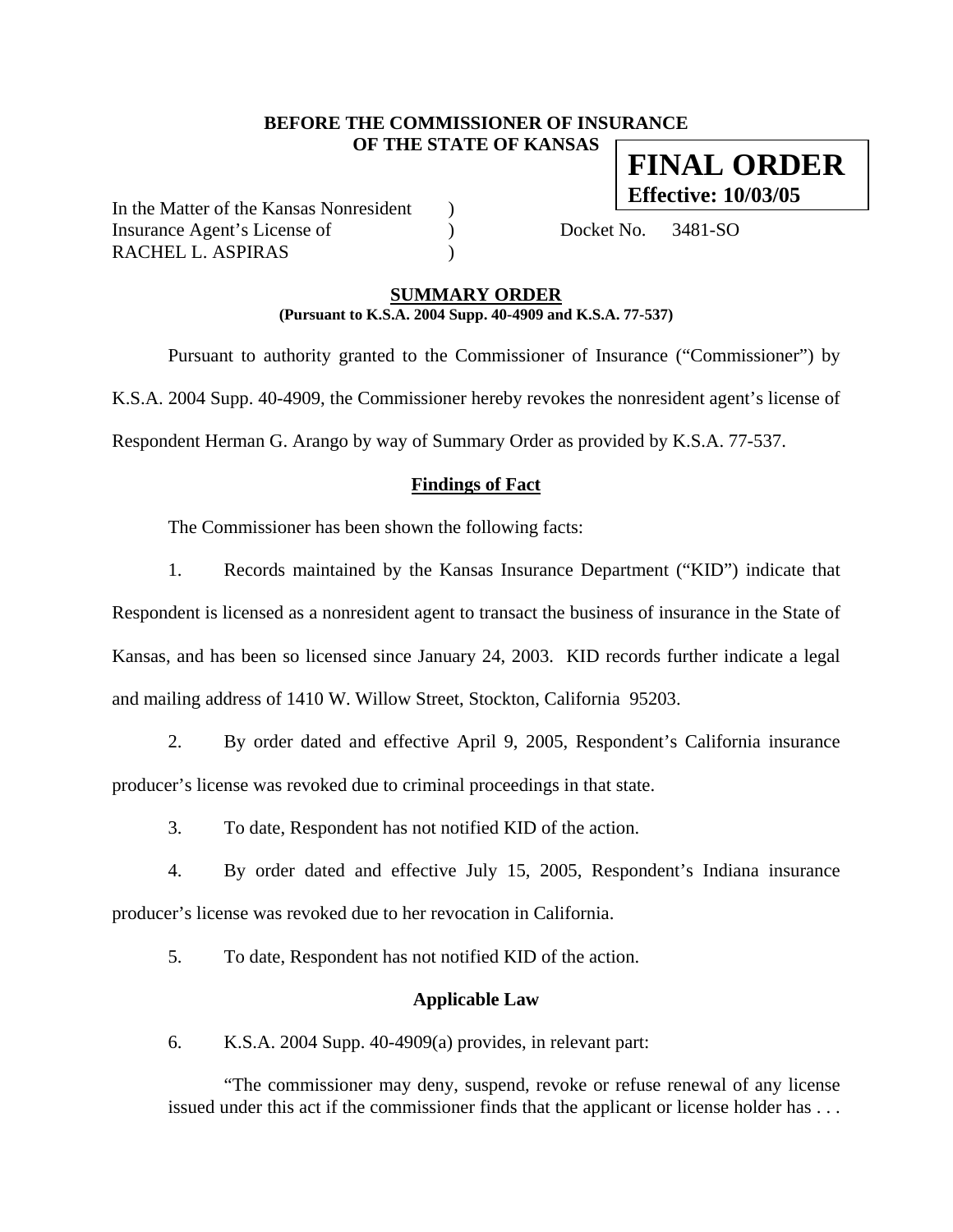(2) Violated (A) Any provision of chapter 40 of the Kansas Statutes Annotates, and amendments thereto, or any rule and regulation promulgated thereunder . . [or](9) Had an insurance agent license, or its equivalent, denied, suspended or revoked in any other state, district or territory. . . ." K.S.A. 2004 Supp. 40-4909(a).

7. Administrative regulations require that a person licensed in this state as an insurance agent shall, within 30 days of the occurrence, report enumerated events to the Commissioner. Among these events is disciplinary action against the agent's license by the insurance regulatory official of any other state or territory. K.A.R. § 40-7-9.

8. K.S.A. 2004 Supp. 40-4906 and 4908 provide for issuance of a nonresident agent's license in reliance upon the agent's valid license in the agent's home state.

9. The Commissioner may revoke any license issued under the Insurance Agents Licensing Act if the Commissioner finds that the insurable interests of the public are not properly served under such license. K.S.A. 2004 Supp. 40-4909(b).

#### **Conclusions of Law**

10. The Commissioner has jurisdiction over Respondent as well as the subject matter of this proceeding, and such proceeding is held in the public interest.

11. The Commissioner concludes that Respondent's Kansas license may be revoked solely because Respondent has had an agent's license or its equivalent revoked in another state.

12. The Commissioner concludes, in addition, that Respondent's Kansas license may be revoked because it is based on reciprocity, and Respondent's license in her home state of Florida has been revoked.

13. The Commissioner also concludes that Respondent's license may be revoked because Respondent has violated the regulation requiring an agent to report a disciplinary action taken by another regulatory authority against a professional license.

2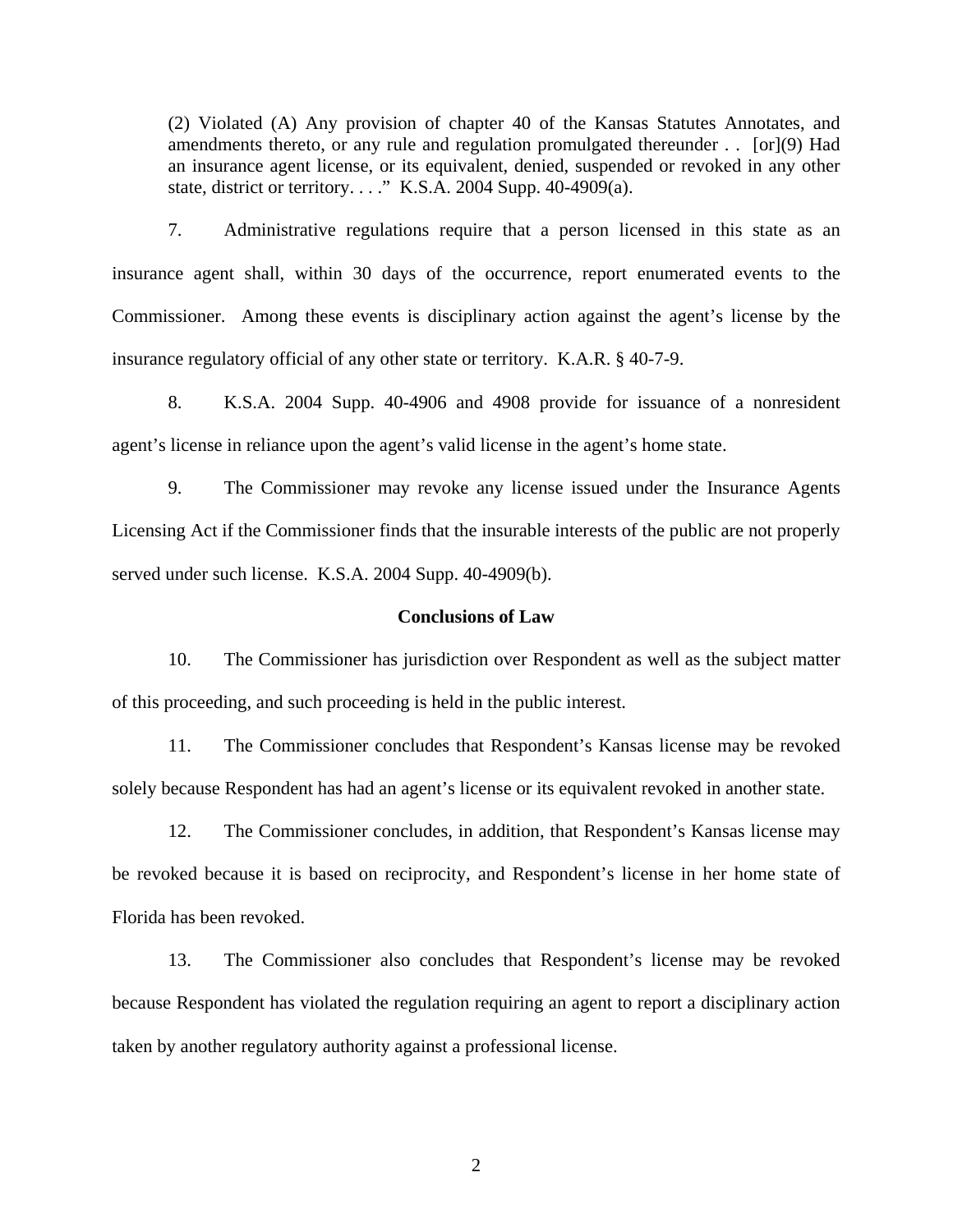14. Accordingly, the Commissioner concludes that sufficient grounds exist for the revocation of the insurance agent's license of Rachel L. Aspiras pursuant to K.S.A. 2004 Supp. 40-4909(a).

15. In addition, the Commissioner finds that the insurance agent's license of Rachel L. Aspiras should be revoked without delay for the protection of the insurable interests of the public pursuant to K.S.A. 2004 Supp. 40-4909(b).

16. Based on the facts and circumstances set forth herein, it appears that the use of summary proceedings in this matter is appropriate, in accordance with the provisions set forth in K.S.A. 77-537(a), in that the use of summary proceedings does not violate any provision of the law and the protection of the public interest does not require the KID to give notice and opportunity to participate to persons other than Rachel L. Aspiras.

**IT IS THEREFORE ORDERED BY THE COMMISSIONER OF INSURANCE THAT** the Kansas nonresident insurance agent's license of Rachel L. Aspiras is hereby **REVOKED**.

 **IT IS SO ORDERED THIS \_15th\_ DAY OF SEPTEMBER 2005, IN THE CITY OF TOPEKA, COUNTY OF SHAWNEE, STATE OF KANSAS.** 



| $\angle$ s/ Sandy Praeger        |
|----------------------------------|
| <b>Sandy Praeger</b>             |
| <b>Commissioner of Insurance</b> |
| BY:                              |
|                                  |

 $\angle$ s/ John W. Campbell $\angle$ John W. Campbell General Counsel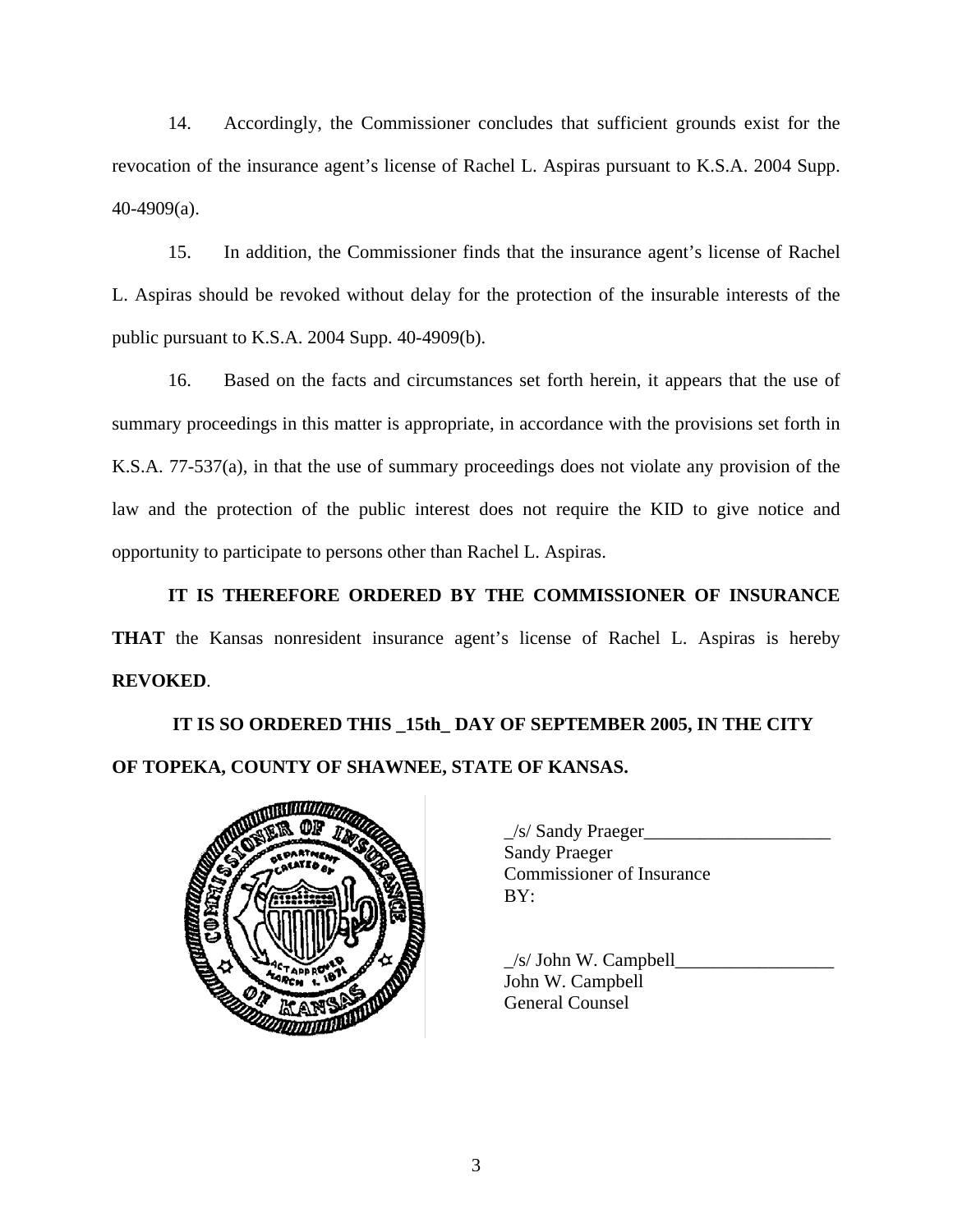**NOTICE: In the event the Petitioner files a petition for judicial review, the agency officer designated pursuant to K.S.A. 77-613(e) to receive service of a petition for judicial review on behalf of the KID is John W. Campbell, General Counsel, Kansas Insurance Department, 420 S.W. 9th St., Topeka, KS 66612-1678.** 

#### **Certificate of Service**

 The undersigned hereby certifies that she served a true and correct copy of the above and foregoing **Notice** and **Summary Order** on this \_15th\_ day of September 2005, by causing the same to be deposited in the United States Mail, first class postage prepaid, addressed to the following:

 Rachel L. Aspiras 1410 W. Willow Street Stockton, CA 95203

> $\angle$ s/ Shelley J. Diehl $\angle$ Shelley J. Diehl